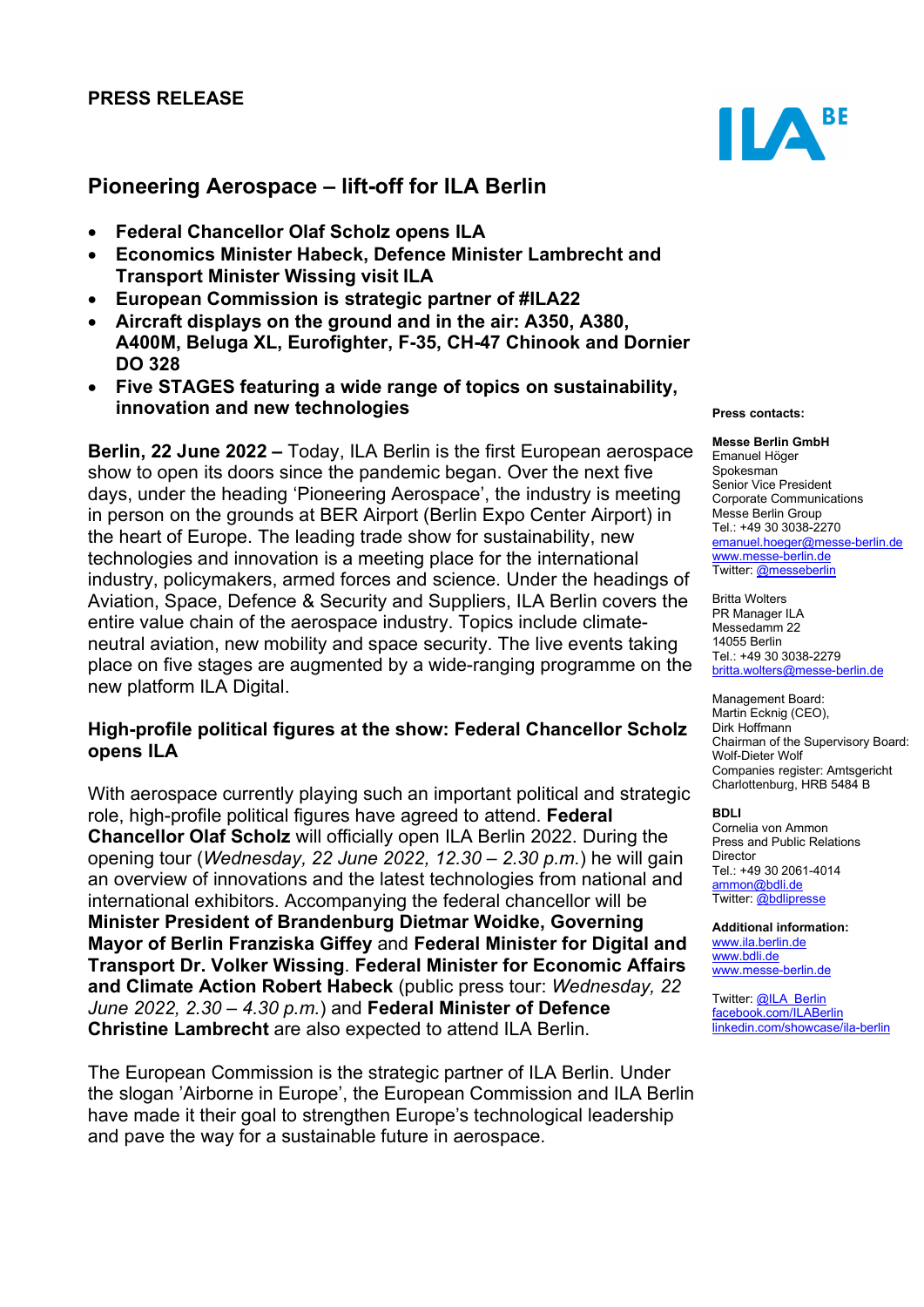## Sustainability, innovation and new technologies the dominant themes at ILA Berlin

Aviation, Space, Defence and Support, Advanced Air Mobility and Suppliers – under these headings five STAGES will focus on the latest aerospace topics over the next few days. This year, the spotlight is on sustainability and climate-neutral aviation.

Volker Thum, chief executive of the German Aerospace Industries Association (BDLI): "Climate-neutral aviation, security and space flight are the big topics. There is an incredible amount of activity in these hightech sectors, which provide an invaluable contribution to making our lives modern, sustainable and secure. Security is necessary for comprehensive sustainability and the basis for peace, wealth and democracy. Conversely, sustainability and climate protection also help to prevent conflicts. This demonstrates the pioneering spirit of ILA and our industry. I am delighted that this week the entire spectrum and future of our high-tech industry will be on show."

Martin Ecknig, CEO of Messe Berlin: "Climate-neutral aviation, military security and satellite programmes that enable the digital transformation of our economy – the ILA programme is as topical as ever. As Europe's leading innovative trade show for the aerospace industry, ILA focuses on sustainability, new technologies and innovation. It gathers figures from politics, industry and science and offers them a platform for exchanging views on the pressing issues of our times. In addition, exhibitors from around the world are presenting the future of aerospace."

## Exhibitors from around the world present high-tech solutions

Around 550 exhibitors from 29 countries are presenting their innovations on an area covering 150,000 square metres. Visitors to ILA can witness some 60 aircraft close up. These include an A380 Airbus, the world's largest passenger aircraft, a Beluga XL and A400M, both transporters, as well as an A330. On day two of the show (23 June 2002, 11.00 – 11.45 a.m.), Lufthansa Technik will hand over the first Airbus A321neoLR to the Bundeswehr (separate accreditation required).

Among other aircraft, Boeing is displaying a CH-47 Chinook transport helicopter, and Lockheed Martin is showing an F-35 multi-role stealth combat aircraft. Deutsche Aircraft is presenting its Dornier 328. This serves as the basis for developing the DO328eco, which in the future is targeting a 95 per cent reduction in CO<sub>2</sub> emissions compared with fossil fuels. Volocopter is displaying a full-scale model of the VoloCity Air Taxi – an electric vertical take-off and landing aircraft (VTOL) for urban transport.

In addition to the exhibits on the Static Display there will also be aircraft in the skies. Individual flight demonstrations coordinated with the flight operations of neighbouring BER Airport will see a Eurofighter, Tornado and CH-47 Chinook being flown. On the open days for the public the programme will include a fly-past by an A330 MRTT, two Tornados and two Eurofighters.

ILA Space Pavilion: meeting place of the global space flight